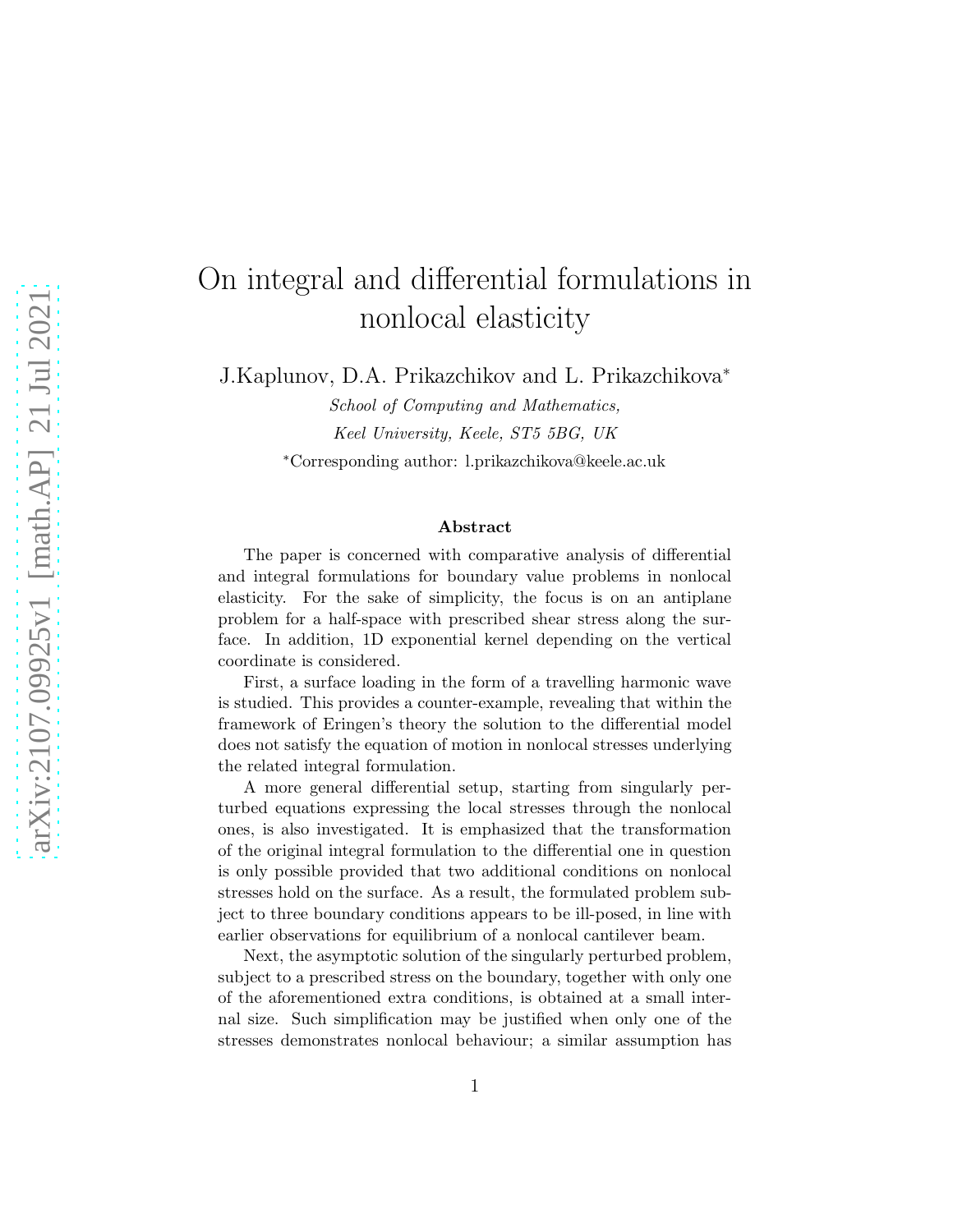been recently made within the so-called dilatational gradient elasticity. Three-term expansion is obtained, leading to a boundary value problem in local stresses over interior domain. The associated differential equations are identical to those proposed by Eringen, however, the derived effective boundary condition incorporates the effect of a nonlocal boundary layer which has previously been ignored. Moreover, the calculated nonlocal correction to the classical antiplane problem for an elastic half-space, coming from the boundary conditions is by order of magnitude greater than that appearing in the equations of motion. Finally, it is shown that the proposed effective condition supports an antiplane surface wave.

Keywords: Nonlocal elasticity, boundary layer, integral, differential, asymptotic, shear surface wave, counter-example, effective boundary conditions, ill-posed.

#### 1 Introduction

Nonlocal elasticity is an important theory finding various modern applications including nano-technology, e.g. see [\[8,](#page-17-0) [16,](#page-18-0) [20\]](#page-18-1) and references therein. The concept of nonlocal stresses and integral relations expressing nonlocal stresses through their local counterparts, have been introduced by A.C.Eringen, see the most influential contributions [\[11,](#page-17-1) [10\]](#page-17-2). In the paper [\[10\]](#page-17-2) the original integral nonlocal theory has been reduced to a differential form, which is much easier for implementation. The latter has been adapted for numerous scenarios, in particular for thin nano-structures, see [\[17,](#page-18-2) [14,](#page-18-3) [2\]](#page-16-0) to name a few. In addition, the differential formulation in nonlocal elasticity formally has a lot of in common with a popular model of gradient elasticity, e.g. see [\[3\]](#page-16-1) and references therein.

Nowadays, there is a strong belief in the equivalence of integral and differential nonlocal setups among a broad academic community. At the same time, the highly cited paper [\[10\]](#page-17-2) as well as later publications on the subject do not verify whether the solutions of nonlocal differential equations satisfy the original integral relations.

This paper is aimed at bridging the gap in understanding of the relationship between integral and differential approaches in nonlocal elasticity. For the sake of simplicity, antiplane problem for a nonlocally elastic half-space is considered for a particular one-dimensional exponential kernel, see [\[10\]](#page-17-2). We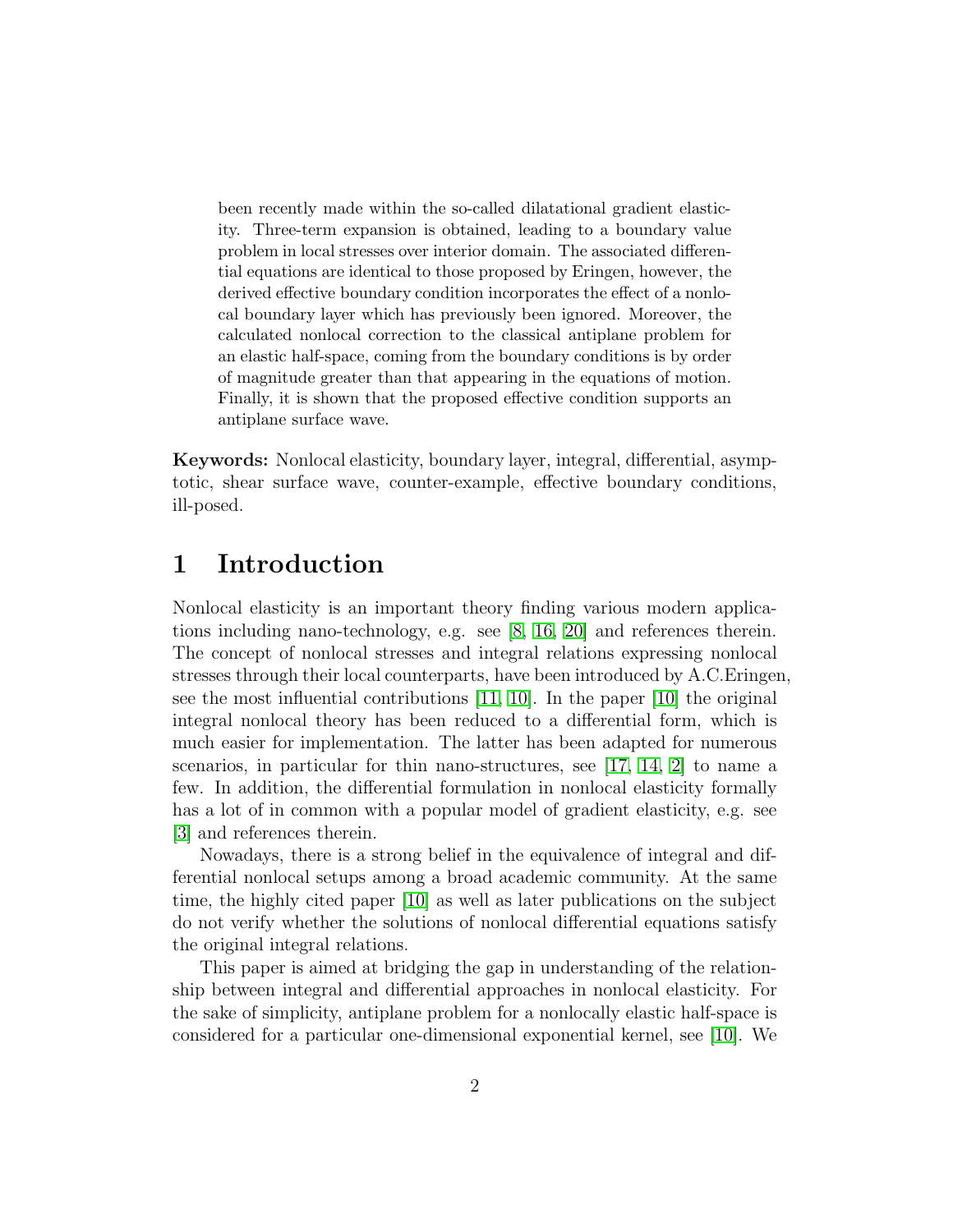begin with the example of travelling harmonic waves, induced by a prescribed surface stress. Elementary calculations readily indicate that the solution of the conventional differential model, introduced in [\[10\]](#page-17-2), does not satisfy the equation of motion for nonlocal stresses underlying the integral theory.

Next, we consider a more general differential model, starting from singularly perturbed differential equations, expressing classical (local) stresses through nonlocal ones. In this case, the coefficients at senior derivatives corresponding to an internal size are assumed to be small in comparison with a typical wavelength. The considered boundary value problem involves two boundary conditions along the surface of the half-space, in contrast to the aforementioned differential nonlocal theory [\[10\]](#page-17-2), as well as the classical local antiplane elasticity, both operating with a single boundary condition. At the same time, it may be easily shown that the associated differential equations are equivalent to the initial integral relations only provided that each of the nonlocal stresses satisfies an extra boundary condition at the surface. Thus, in total we obtain three boundary conditions. This observation is in line with the conclusion of [\[23\]](#page-18-4), demonstrating that an elastostatic problem in nonlocal integral elasticity for a cantilever beam is ill-posed, see also more recent publications [\[19,](#page-18-5) [24\]](#page-18-6). Below, we proceed taking into account only one of two extra boundary conditions, evaluating a posteriori the discrepancy arising from the violation of the remaining boundary condition.

A three-term asymptotic solution is derived. Along with a slowly varying component, it includes a boundary layer localised near the surface. Similar boundary layers arise in integral nonlocal elasticity, e.g. see [\[5,](#page-17-3) [6,](#page-17-4) [1\]](#page-16-2), but are usually ignored within the differential formulation, e.g. see [\[16\]](#page-18-0), dealing with nonlocally elastic engineering structures. At the same time, boundary layers have been taken into consideration in gradient elasticity, see [\[18\]](#page-18-7).

Asymptotic analysis results in effective boundary conditions to the equations in antiplane elasticity, expressed in terms of local stresses. As in previous asymptotic developments within integral nonlocal elasticity for a Gaussian kernel [\[5,](#page-17-3) [6\]](#page-17-4), a leading order correction to the conventional (local) boundary conditions is due to the effect of boundary layers. This correction is of order of magnitude greater than that coming from the nonlocal equations of motions.

As an example, the derived effective boundary conditions are implemented for analysis of antiplane shear surface waves. It is worth noting that the differential nonlocal model [\[10\]](#page-17-2) does not support such waves, which have been also observed in recent publications using different methodologies,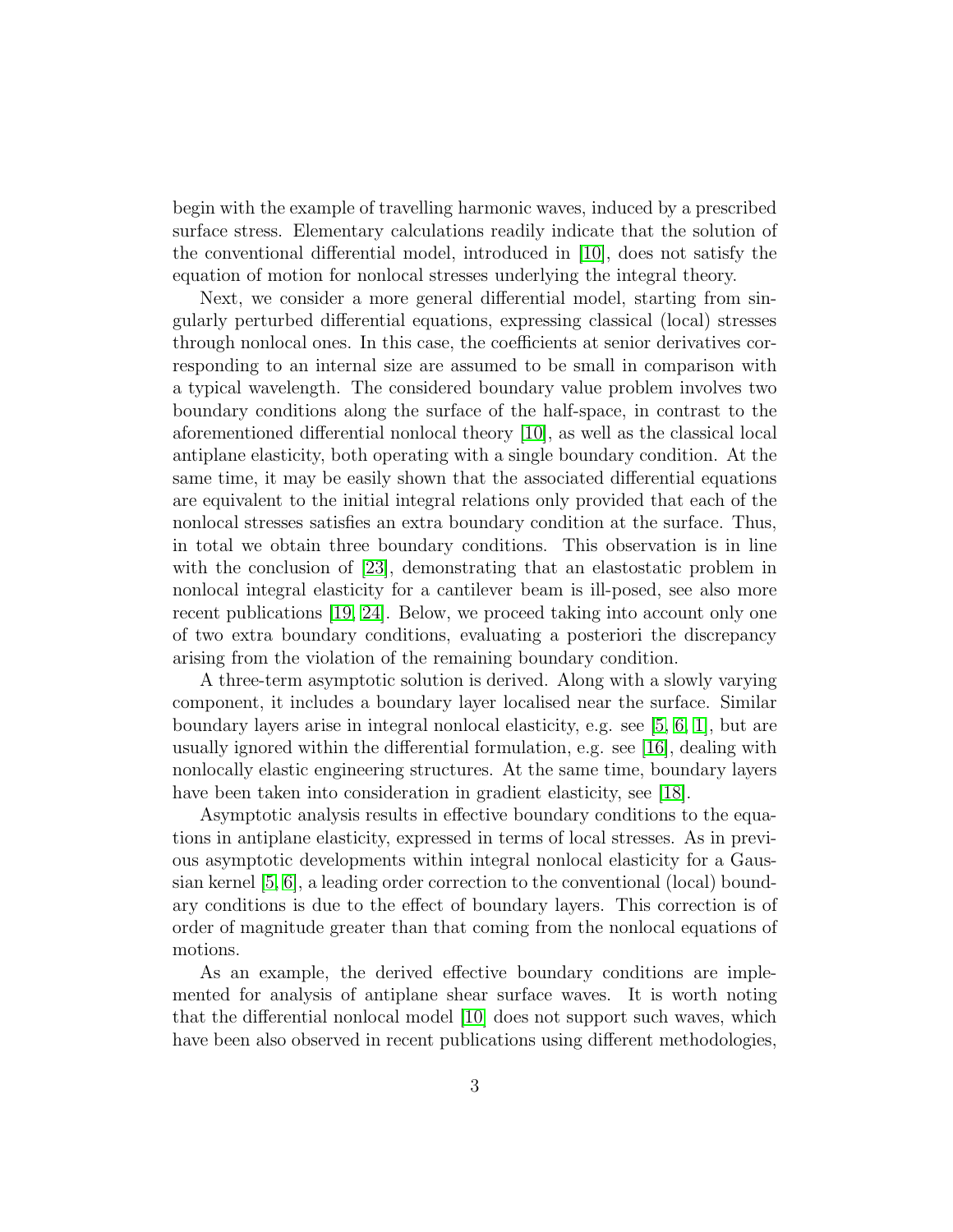e.g. see [\[9\]](#page-17-5).

## 2 Antiplane problem in nonlocal elasticity for a half space

Consider antiplane shear for an elastic half-space  $(-\infty < x_1, x_3 < +\infty,$  $0 \leq x_2 < +\infty$ , see Figure [1.](#page-3-0)



<span id="page-3-0"></span>Figure 1: Antiplane shear of a nonlocally elastic half-space.

The governing equation of motion is written in terms of nonlocal stresses as

<span id="page-3-1"></span>
$$
\frac{\partial s_{13}}{\partial x_1} + \frac{\partial s_{23}}{\partial x_2} = \rho \frac{\partial^2 u}{\partial t^2},\tag{1}
$$

subject to the boundary condition

<span id="page-3-2"></span>
$$
s_{23} = f(x_1, t) \quad \text{at} \quad x_2 = 0. \tag{2}
$$

Here  $s_{j3} = s_{j3}(x_1, x_2, t)$ ,  $j = 1, 2$  are nonlocal stresses,  $u = u(x_1, x_2, t)$  is out of plane displacement,  $\rho$  is mass density and t is time. For the sake of simplicity, the nonlocal stresses are taken in the form

<span id="page-3-3"></span>
$$
s_{j3} = \frac{1}{2a} \int_0^\infty e^{-\frac{|x_2 - x_2'|}{a}} \sigma_{j3}(x_1, x_2', t) \, dx_2', \quad j = 1, 2,
$$
 (3)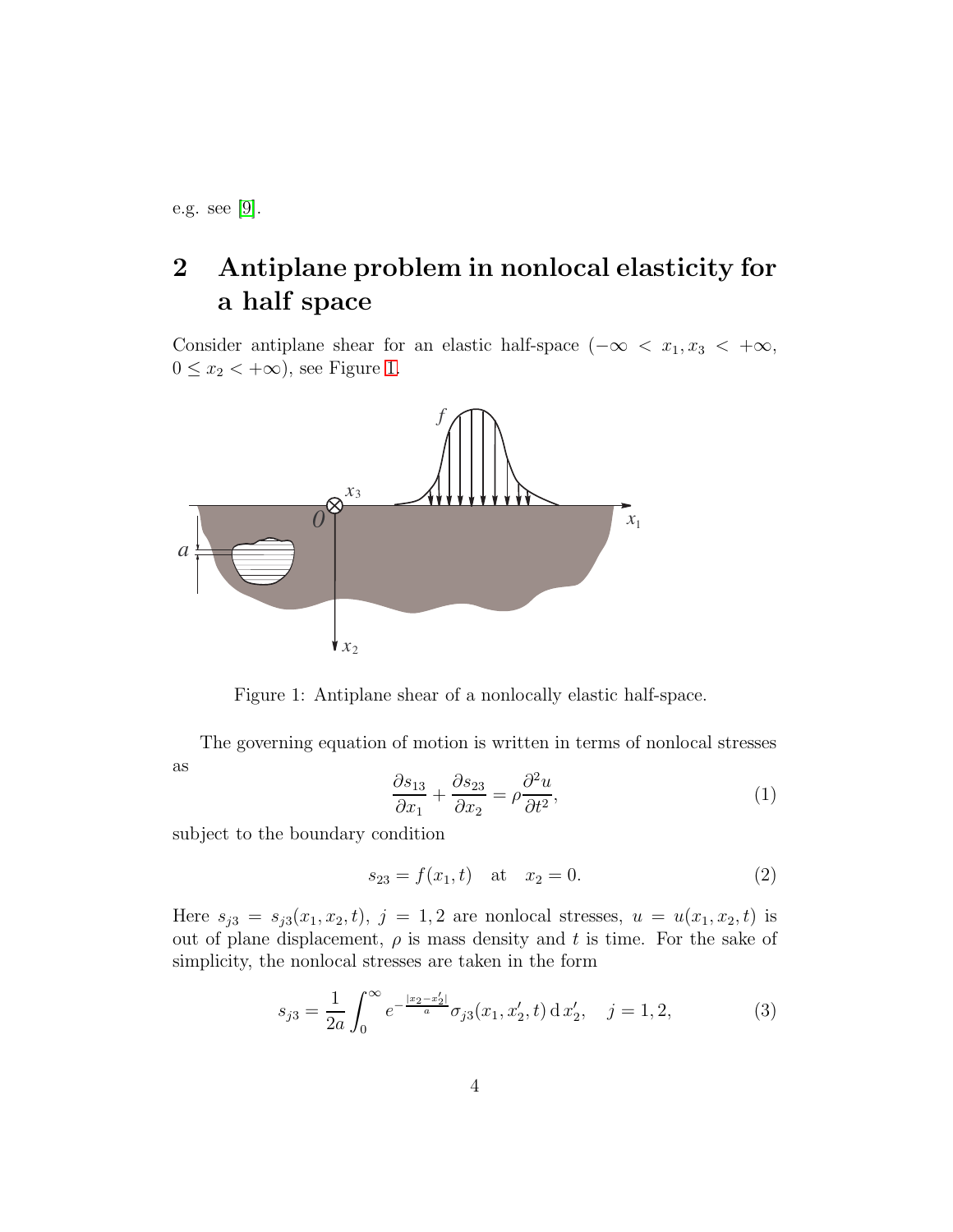adapting 1D kernel from [\[10\]](#page-17-2) (cf. formula [3.4]). In the above,  $a$  is a small parameter (e.g. lattice parameter) and local stresses  $\sigma_{i3}$  are expressed through displacement as

<span id="page-4-3"></span>
$$
\sigma_{j3} = \mu \frac{\partial u}{\partial x_j},\tag{4}
$$

with  $\mu$  being the Lamé shear modulus.

As shown in [\[10\]](#page-17-2) for an infinite media, equation of motion [\(1\)](#page-3-1) can be transformed into the following differential form

<span id="page-4-0"></span>
$$
\frac{\partial \sigma_{13}}{\partial x_1} + \frac{\partial \sigma_{23}}{\partial x_2} = \rho \left( \frac{\partial^2 u}{\partial t^2} - a^2 \frac{\partial^4 u}{\partial t^2 \partial x_2^2} \right).
$$
 (5)

In the current paper we aim to compare the integral and differential formulations for the bounded domain. We begin with a counter-example, demonstrating that for a half-space the analysed differential and integral formulations are generally not equivalent.

#### 3 Counter-example

Let us consider a simple example of a forced time-harmonic problem for antiplane motion of a half-space, motivated by analogous treatment of surface waves in [\[10\]](#page-17-2). The load along  $x_2 = 0$  is taken as

$$
f(x_1, t) = Fe^{ik_0(x_1 - c_0 t)}, \tag{6}
$$

where amplitude  $F$ , wavenumber  $k_0$  and speed  $c_0$  are prescribed quantities, such that  $c_0 < c_2$  and  $k_0 \ll 1/a$ , with  $c_2 = \sqrt{\mu/\rho}$  denoting the shear wave speed.

Below we operate with the displacement  $u$  as a function of transverse variable only  $u = u(x_2)$ , assuming that the exponential factor  $e^{ik_0(x_1 - c_0t)}$  has already been separated. Hence, equation [\(5\)](#page-4-0) becomes

<span id="page-4-1"></span>
$$
\left(c_2^2 - a^2 k_0^2 c_0^2\right) \frac{\mathrm{d}^2 u}{\mathrm{d} x_2^2} - k_0^2 \left(c_2^2 - c_0^2\right) u = 0,\tag{7}
$$

Boundary condition [\(2\)](#page-3-2) may be re-written as

<span id="page-4-2"></span>
$$
\int_0^\infty e^{-\frac{|x_2 - x_2'|}{a}} \frac{du}{dx_2'} dx_2' = \frac{2aF}{\mu} \quad \text{at} \quad x_2 = 0. \tag{8}
$$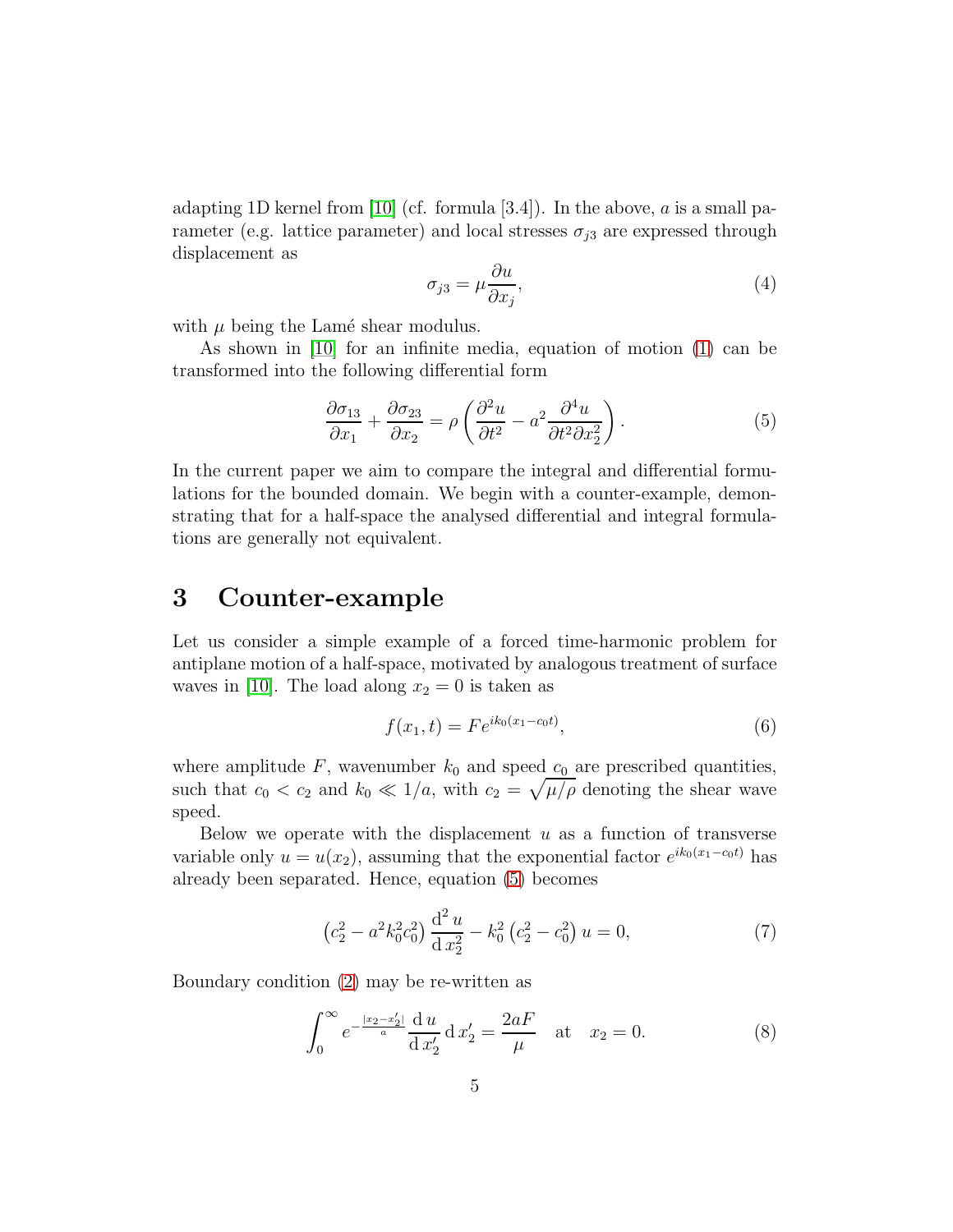The decaying solution of [\(7\)](#page-4-1) is

$$
u(x_2) = U e^{-k_0 \gamma x_2}, \tag{9}
$$

where  $U$  is an arbitrary constant and

$$
\gamma = \sqrt{\frac{c_2^2 - c_0^2}{c_2^2 - a^2 k_0^2 c_0^2}}.\tag{10}
$$

Using boundary condition [\(8\)](#page-4-2), the sought for solution for the displacement is found as

<span id="page-5-1"></span><span id="page-5-0"></span>
$$
u(x_2) = -\frac{2F(1 + ak_0\gamma)}{k_0\mu\gamma}e^{-k_0\gamma x_2}.
$$
 (11)

The limit  $\gamma \to 0$  when displacement  $u \to \infty$  does not correspond to a decaying solution of interest, similarly to the classical antiplane problem. Using [\(3\)](#page-3-3), the nonlocal stresses may be expressed as

$$
s_{13} = \frac{iF}{\gamma(1 - ak_0\gamma)} \left\{ (1 + ak_0\gamma)e^{-\frac{x_2}{a}} - 2e^{-k_0\gamma x_2} \right\},
$$
 (12)

$$
s_{23} = -\frac{F}{(1 - ak_0\gamma)} \left\{ (1 + ak_0\gamma)e^{-\frac{x_2}{a}} - 2e^{-k_0\gamma x_2} \right\}.
$$
 (13)

Now we need to verify whether solutions [\(11\)](#page-5-0), [\(12\)](#page-5-1) and [\(13\)](#page-5-2) satisfy the original equation of motion in nonlocal stresses. Multiplying them by  $e^{ik_0(x_1-c_0t)}$ , we deduce from [\(1\)](#page-3-1)

<span id="page-5-2"></span>
$$
e^{-\frac{x_2}{a}} \frac{F(1 + ak\gamma)(\gamma - ak)}{a\gamma(1 - ak\gamma)} \not\equiv 0.
$$
 (14)

Hence, this equation does not hold, up to a boundary layer of width  $\sim a$ , except for a rather special loading for which  $\gamma = ak_0$ . Thus, it has been demonstrated that the solutions [\(11\)](#page-5-0)-[\(13\)](#page-5-2) of the differential model generally do not satisfy the equation of motion [\(1\)](#page-3-1) within the original framework of integral nonlocal elasticity.

#### 4 Singularly perturbed differential model

Let us now approach the issue of equivalence of differential and integral formulations in nonlocal elasticity from a more general perspective. Following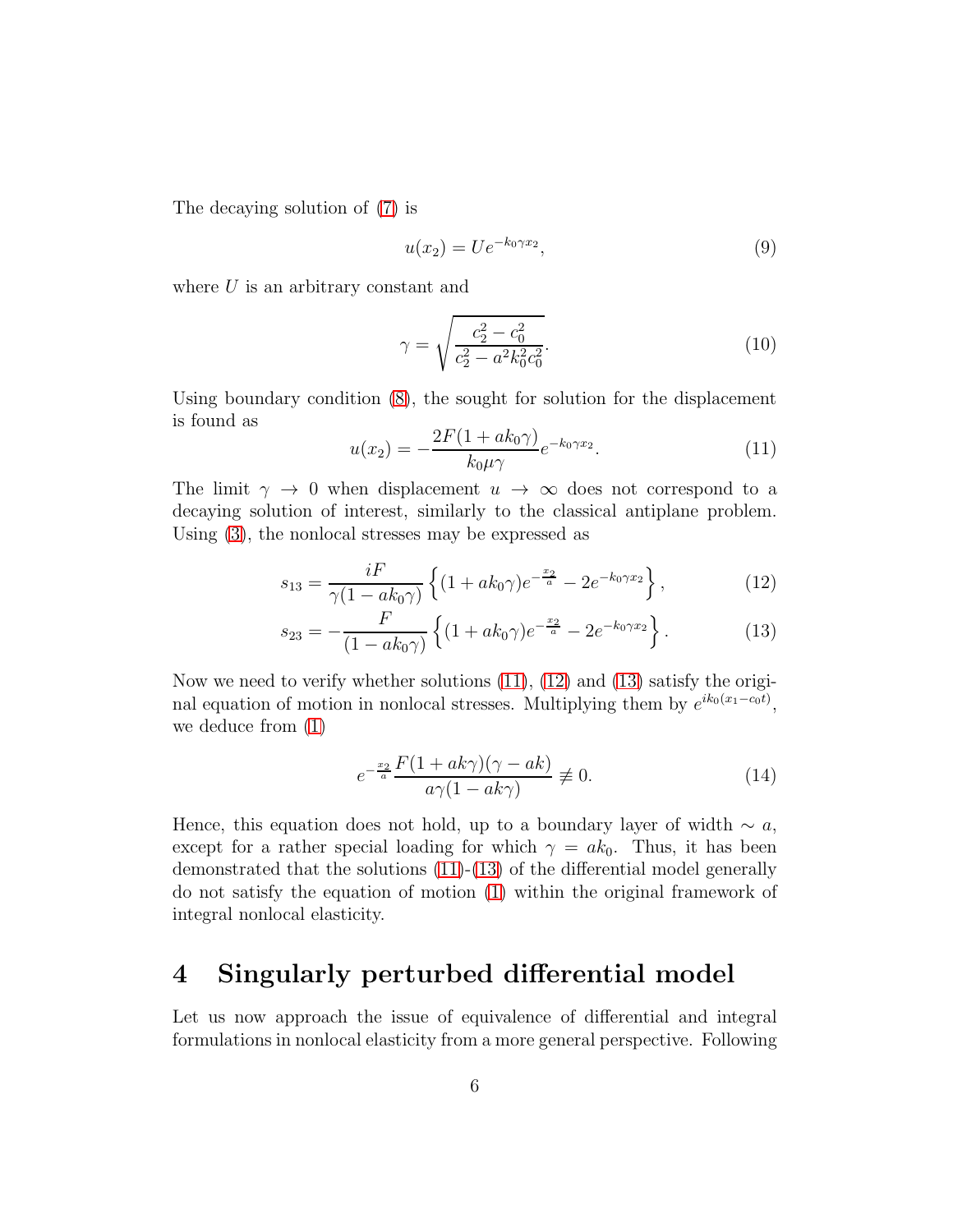the methodology introduced in [\[10\]](#page-17-2), we differentiate relations [\(3\)](#page-3-3) twice with respect to  $x_2$ , obtaining singularly perturbed equations

<span id="page-6-1"></span>
$$
a^2 \frac{\partial^2 s_{j3}}{\partial x_2^2} - s_{j3} = -\sigma_{j3}, \quad j = 1, 2.
$$
 (15)

Expressing the local stresses  $\sigma_{i3}$  through the nonlocal ones and substituting the result into [\(3\)](#page-3-3), we derive additional conditions on the boundary

<span id="page-6-0"></span>
$$
\left(s_{j3} - a\frac{\partial s_{j3}}{\partial x_2}\right)\bigg|_{x_2=0} = 0, \quad j = 1, 2. \tag{16}
$$

In view of these additional conditions equivalence of two approaches is hardly possible. Indeed, there is already a condition [\(2\)](#page-3-2) on the boundary, in addition to two extra conditions [\(16\)](#page-6-0). For the moment let us satisfy one of the conditions [\(16\)](#page-6-0), say the one for  $(j = 1)$ , and evaluate at later stage the discrepancy caused by the violation of the remaining condition  $(j = 2)$ .

In contrast to a traditional differential model in Section 3, we consider three differential equations  $(1)$  and $(15)$ , and two boundary conditions  $(2)$  and [\(16\)](#page-6-0) for  $j = 1$ , instead of the equation of motion [\(5\)](#page-4-0) in local stresses subject to boundary condition [\(2\)](#page-3-2) only. For both cases local stresses are expressed through displacements by [\(4\)](#page-4-3).

In fact, on differentiating [\(15\)](#page-6-1) twice with respect to time and using equation of motion [\(1\)](#page-3-1) with relation [\(4\)](#page-4-3) it is possible to obtain two coupled equations in nonlocal stresses, namely

$$
\frac{\partial^2 s_{13}}{\partial x_1^2} + \frac{\partial^2 s_{23}}{\partial x_1 \partial x_2} - \frac{1}{c_2^2} \frac{\partial^2}{\partial t^2} \left( s_{13} - a^2 \frac{\partial^2 s_{13}}{\partial x_2^2} \right) = 0,
$$
  

$$
\frac{\partial^2 s_{23}}{\partial x_2^2} + \frac{\partial^2 s_{13}}{\partial x_1 \partial x_2} - \frac{1}{c_2^2} \frac{\partial^2}{\partial t^2} \left( s_{23} - a^2 \frac{\partial^2 s_{23}}{\partial x_2^2} \right) = 0.
$$
 (17)

These second order equations (in spacial variables) obviously require two boundary conditions along the surface. However, for the sake of clarity, in what follows we operate with singularly perturbed equations [\(15\)](#page-6-1) and equation of motion [\(1\)](#page-3-1).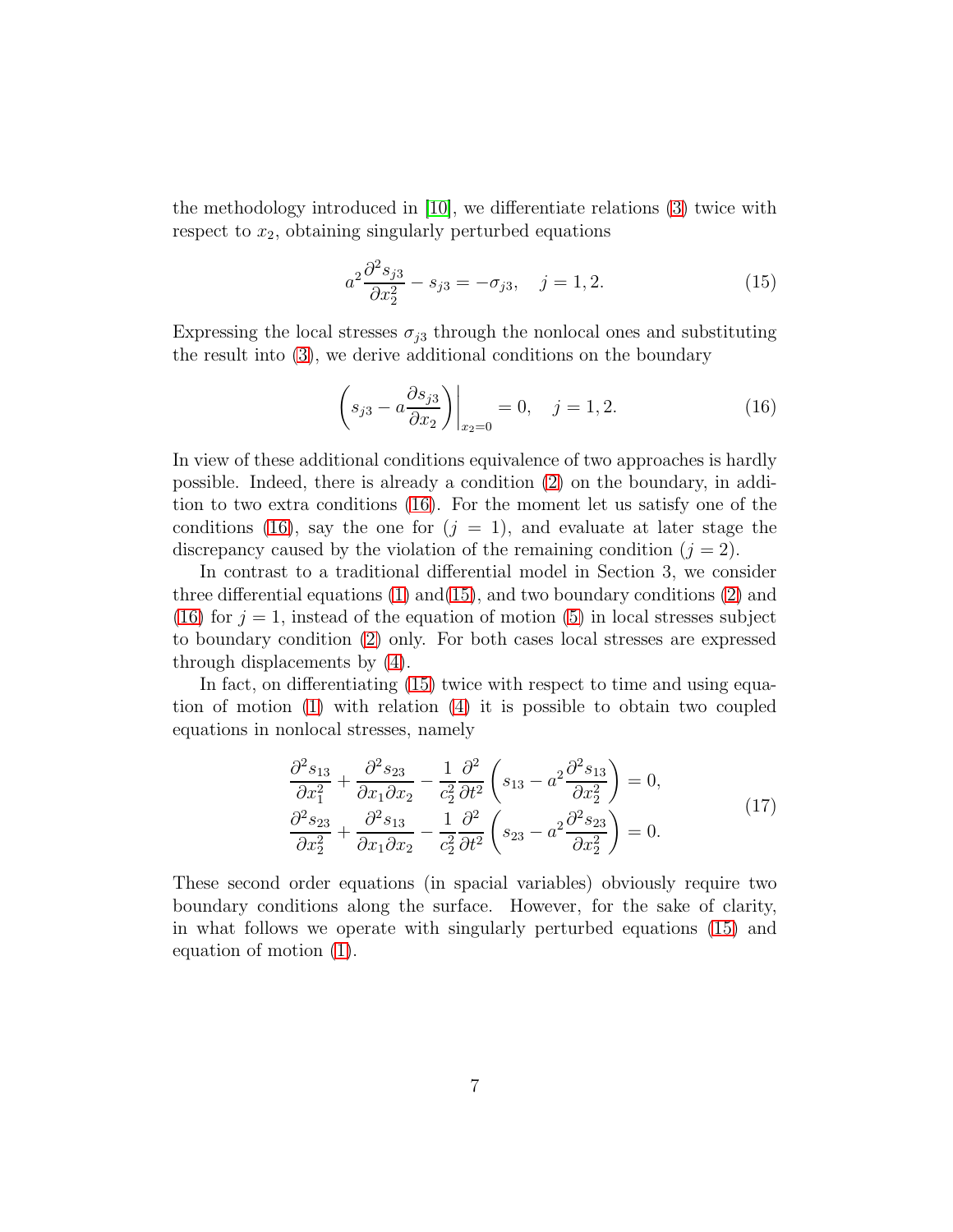#### 5 Asymptotic analysis

The formulated problem can be tackled asymptotically due to the presence of a natural small parameter

$$
\eta = \frac{a}{l} \ll 1,\tag{18}
$$

where  $l$  is a typical wavelength. Below, dimensionless variables

$$
\zeta_p = \frac{x_2}{l}, \quad \zeta_q = \frac{x_2}{a}, \quad \xi_1 = \frac{x_1}{l}, \quad \tau = t\frac{c_2}{l},
$$
\n(19)

are introduced, with slow and fast variables  $\zeta_p$  and  $\zeta_q$ , associated with two types of variation of the unknown quantities over the transverse coordinate. Also, the dimensionless functions

$$
u^* = \frac{u}{l}, \quad \sigma_{j3}^* = \frac{\sigma_{j3}}{\mu}, \quad s_{j3}^* = \frac{s_{j3}}{\mu}, \quad f^* = \frac{f}{\mu}, \quad j = 1, 2, \tag{20}
$$

are chosen, assuming all the starred quantities to be of order unity.

Now, the governing equations may be rewritten as

$$
\frac{\partial s_{13}^*}{\partial \xi_1} + \frac{\partial s_{23}^*}{\partial \zeta_p} = \frac{\partial^2 u^*}{\partial \tau^2},\tag{21}
$$

$$
\eta^2 \frac{\partial^2 s_{j3}^*}{\partial \zeta_p^2} - s_{j3}^* = -\sigma_{j3}^*, \quad j = 1, 2,
$$
\n(22)

subject to the boundary conditions

$$
s_{23}^* \big|_{\zeta_p = 0} = f^*(\xi_1, \tau), \tag{23}
$$

$$
s_{13}^* \big|_{\zeta_p = 0} = \eta \left. \frac{\partial s_{13}^*}{\partial \zeta_p} \right|_{\zeta_p = 0}.
$$
 (24)

Similarly to [\[6\]](#page-17-4), the nonlocal stresses are split into fast and slow components  $p_{j3}^*$  and  $q_{j3}^*$ , respectively, i.e.

$$
s_{13}^* = p_{13}^* + q_{13}^* \tag{25}
$$

and

<span id="page-7-0"></span>
$$
s_{23}^* = p_{23}^* + \eta q_{23}^*,\tag{26}
$$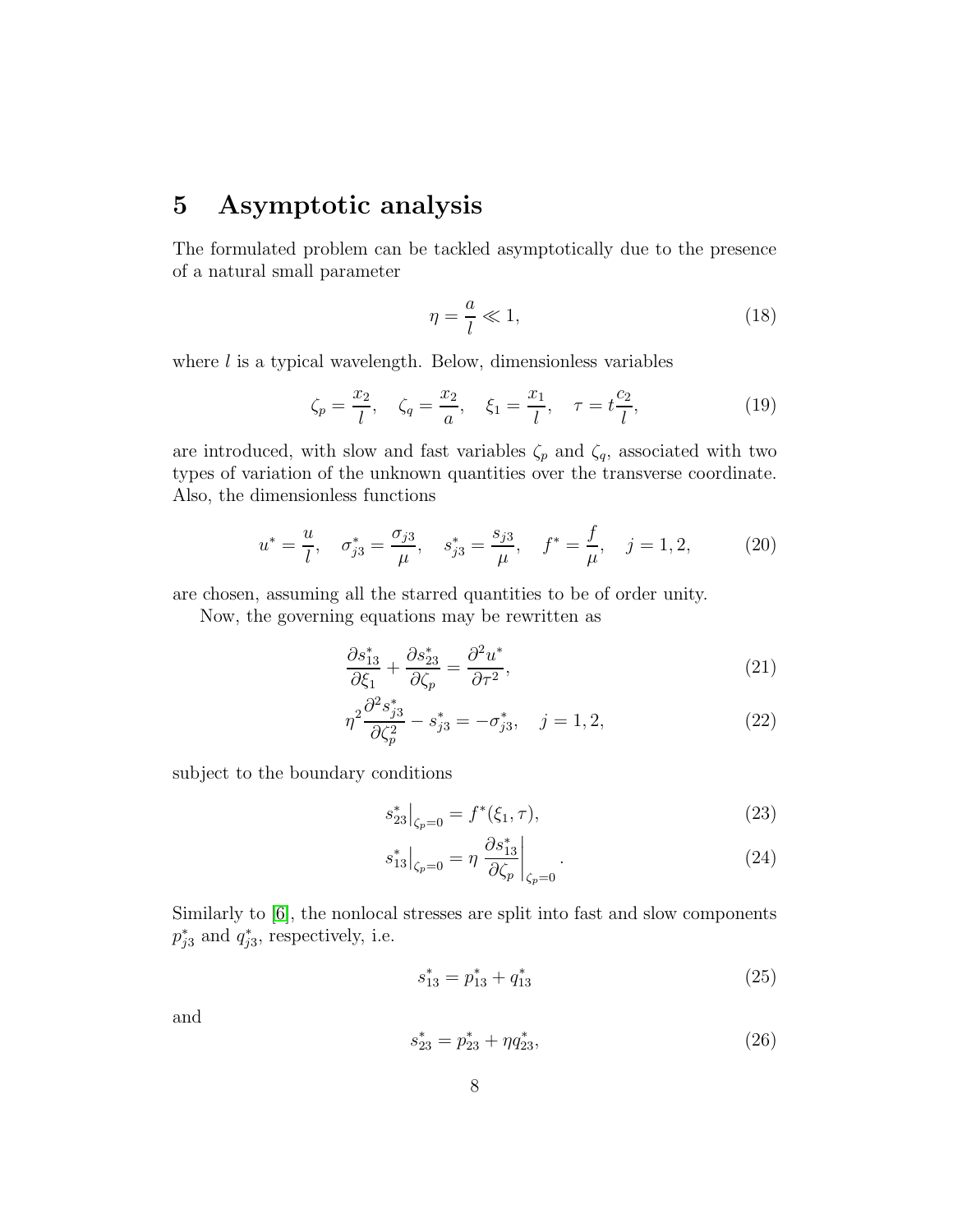where  $p_{ij}^* = p_{ij}^*(\xi_1, \zeta_p, \tau)$  and  $q_{ij}^* = q_{ij}^*(\xi_1, \zeta_q, \tau)$ . Hence, the equations above are re-cast in terms of fast and slow quantities as

$$
\frac{\partial p_{13}^*}{\partial \xi_1} + \frac{\partial p_{23}^*}{\partial \zeta_p} = \frac{\partial^2 u^*}{\partial \tau^2},\tag{27}
$$

$$
\frac{\partial q_{13}^*}{\partial \xi_1} + \frac{\partial q_{23}^*}{\partial \zeta_q} = 0,\tag{28}
$$

$$
p_{j3}^* - \eta^2 \frac{\partial^2 p_{j3}^*}{\partial \zeta_p^2} = \sigma_{j3}^*,\tag{29}
$$

$$
q_{j3}^* - \frac{\partial^2 q_{j3}^*}{\partial \zeta_q^2} = 0, \quad j = 1, 2,
$$
\n(30)

subject to

$$
p_{13}^* \Big|_{\zeta_p = 0} + q_{13}^* \Big|_{\zeta_q = 0} = \frac{\partial q_{13}^*}{\partial \zeta_q} \Big|_{\zeta_q = 0} + \eta \left. \frac{\partial p_{13}^*}{\partial \zeta_p} \right|_{\zeta_p = 0}
$$
 (31)

$$
p_{23}^* \big|_{\zeta_p = 0} + \eta q_{23}^* \big|_{\zeta_q = 0} = f^*.
$$
\n(32)

At leading (zero) order we have

<span id="page-8-0"></span>
$$
\frac{\partial p_{13}^{(0)}}{\partial \xi_1} + \frac{\partial p_{23}^{(0)}}{\partial \zeta_p} = \frac{\partial^2 u^{(0)}}{\partial \tau^2},\tag{33}
$$

<span id="page-8-3"></span>
$$
\frac{\partial q_{13}^{(0)}}{\partial \xi_1} + \frac{\partial q_{23}^{(0)}}{\partial \zeta_q} = 0, \tag{34}
$$

<span id="page-8-2"></span><span id="page-8-1"></span>
$$
p_{j3}^{(0)} = \sigma_{j3}^{(0)},\tag{35}
$$

$$
q_{j3}^{(0)} - \frac{\partial^2 q_{j3}^{(0)}}{\partial \zeta_q^2} = 0, \quad j = 1, 2,
$$
\n(36)

together with

$$
p_{13}^{(0)}\big|_{\zeta_p=0} + q_{13}^{(0)}\big|_{\zeta_q=0} = \frac{\partial q_{13}^{(0)}}{\partial \zeta_q}\big|_{\zeta_q=0},\tag{37}
$$

$$
p_{23}^{(0)}\big|_{\zeta_p=0} = f^*.\tag{38}
$$

Combining [\(33\)](#page-8-0) and [\(35\)](#page-8-1), we deduce

<span id="page-8-5"></span><span id="page-8-4"></span>
$$
\frac{\partial \sigma_{13}^{(0)}}{\partial \xi_1} + \frac{\partial \sigma_{23}^{(0)}}{\partial \zeta_p} = \frac{\partial^2 u^{(0)}}{\partial \tau^2},\tag{39}
$$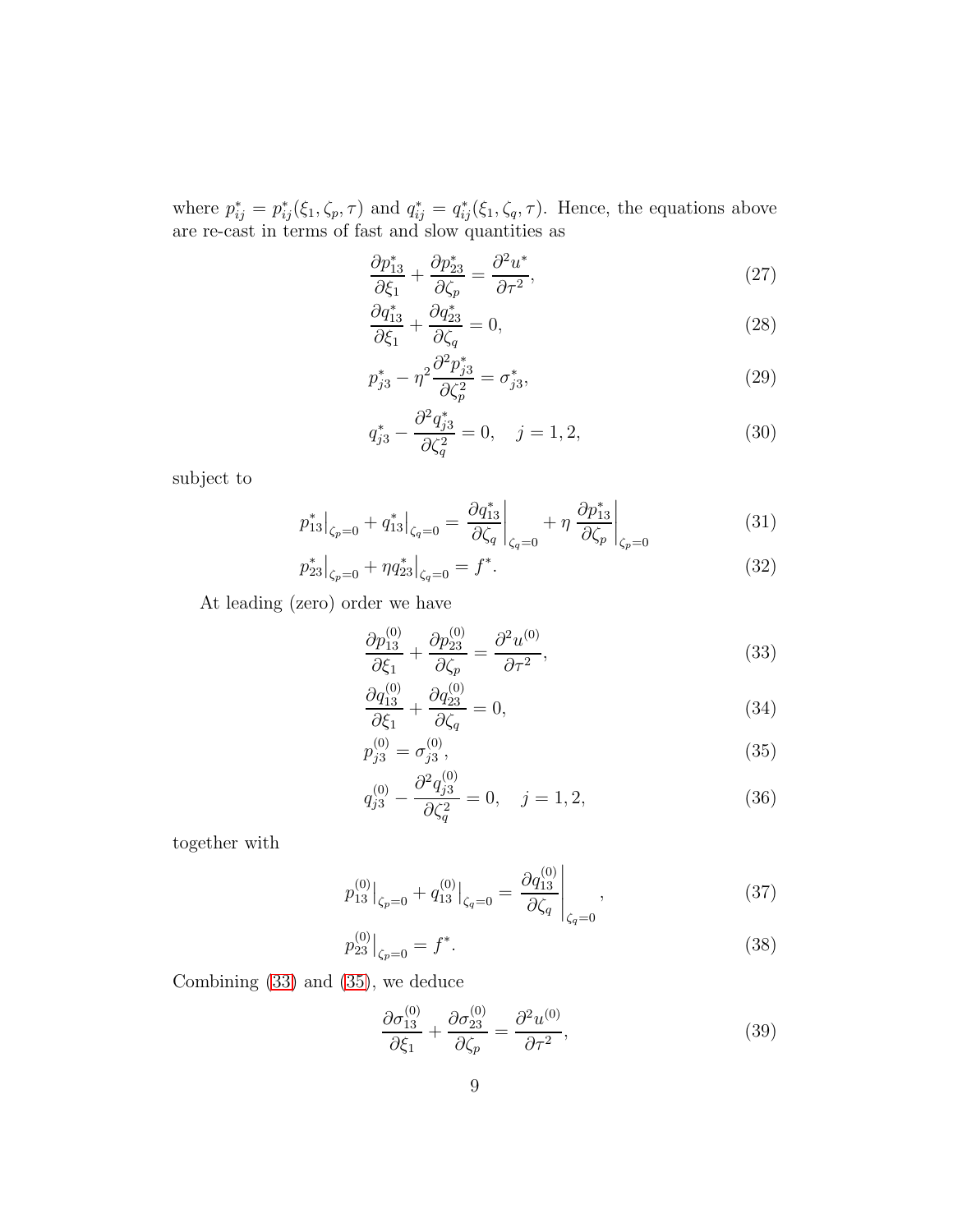subject to

$$
\sigma_{23}^{(0)}\big|_{\zeta_p=0} = f^*.\tag{40}
$$

In additon, stress-displacement relations at each order follow from [\(4\)](#page-4-3) as

$$
\sigma_{13}^{(k)} = \frac{\partial u^{(k)}}{\partial \xi_1} \quad \text{and} \quad \sigma_{23}^{(k)} = \frac{\partial u^{(k)}}{\partial \zeta_p}, \quad k = 0, 1, 2, \dots \tag{41}
$$

Now, from [\(36\)](#page-8-2) it follows that

$$
q_{j3}^{(0)} = Q_j^{(0)}(\xi_1, \tau) e^{-\zeta_q}.
$$
\n(42)

Substituting the latter into [\(34\)](#page-8-3), we get

$$
Q_2^{(0)} = \frac{\partial Q_1^{(0)}}{\partial \xi_1}.
$$
\n(43)

Next, using condition [\(37\)](#page-8-4),

$$
Q_1^{(0)} = -\frac{1}{2}\sigma_{13}^{(0)}\big|_{\zeta_p = 0}.\tag{44}
$$

Therefore, in terms of local stresses

$$
q_{13}^{(0)} = -\frac{1}{2}\sigma_{13}^{(0)}\big|_{\zeta_p=0} e^{-\zeta_q},\tag{45}
$$

$$
q_{23}^{(0)} = -\frac{1}{2} \left. \frac{\partial \sigma_{13}^{(0)}}{\partial \xi_1} \right|_{\zeta_p = 0} e^{-\zeta_q}.
$$
 (46)

At first order, we have

$$
\frac{\partial p_{13}^{(1)}}{\partial \xi_1} + \frac{\partial p_{23}^{(1)}}{\partial \zeta_p} = \frac{\partial^2 u^{(1)}}{\partial \tau^2},\tag{47}
$$

<span id="page-9-3"></span><span id="page-9-1"></span>
$$
\frac{\partial q_{13}^{(1)}}{\partial \xi_1} + \frac{\partial q_{23}^{(1)}}{\partial \zeta_q} = 0, \tag{48}
$$

$$
p_{j3}^{(1)} = \sigma_{j3}^{(1)},\tag{49}
$$

<span id="page-9-2"></span><span id="page-9-0"></span>
$$
q_{j3}^{(1)} - \frac{\partial^2 q_{j3}^{(1)}}{\partial \zeta_q^2} = 0, \quad j = 1, 2,
$$
\n(50)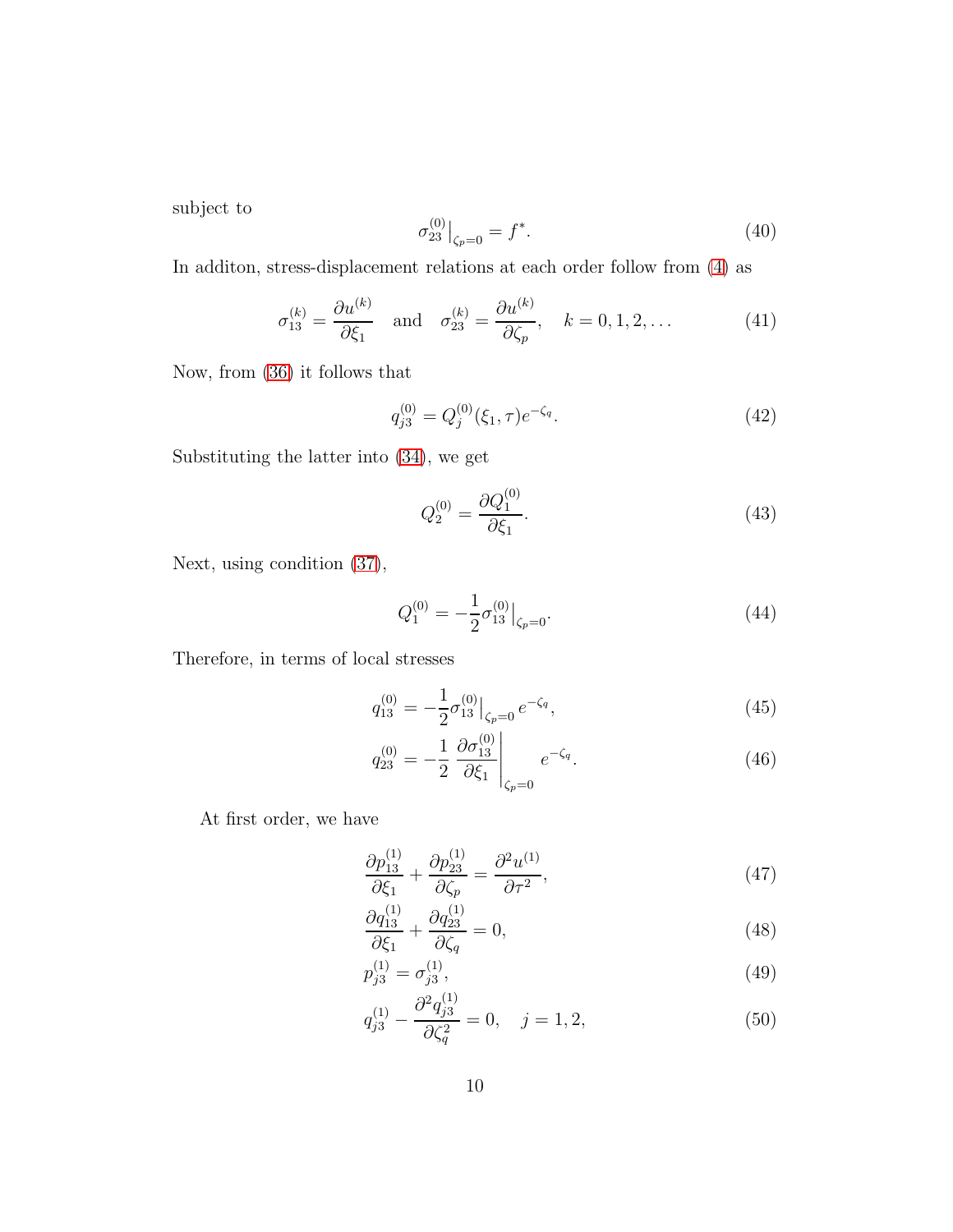subject to the following boundary conditions

$$
p_{13}^{(1)}\big|_{\zeta_p=0} + q_{13}^{(1)}\big|_{\zeta_q=0} = \frac{\partial p_{13}^{(0)}}{\partial \zeta_p}\big|_{\zeta_p=0} + \frac{\partial q_{13}^{(1)}}{\partial \zeta_q}\big|_{\zeta_q=0},\tag{51}
$$

$$
p_{23}^{(1)}\big|_{\zeta_p=0} + q_{23}^{(0)}\big|_{\zeta_q=0} = 0. \tag{52}
$$

Using [\(49\)](#page-9-0) together with [\(47\)](#page-9-1) we obtain

<span id="page-10-5"></span><span id="page-10-0"></span>
$$
\frac{\partial \sigma_{13}^{(1)}}{\partial \xi_1} + \frac{\partial \sigma_{23}^{(1)}}{\partial \zeta_p} = \frac{\partial^2 u^{(1)}}{\partial \tau^2},\tag{53}
$$

and

$$
\sigma_{23}^{(1)}\Big|_{\zeta_p=0} = \frac{1}{2} \frac{\partial \sigma_{13}^{(0)}}{\partial \zeta_1}\Big|_{\zeta_p=0}.
$$
\n(54)

Also, we have as before from [\(50\)](#page-9-2) and [\(48\)](#page-9-3),

$$
q_{j3}^{(1)} = Q_j^{(1)}(\xi_1, \tau) e^{-\zeta_q}
$$
 and  $Q_2^{(1)} = \frac{\partial Q_1^{(1)}}{\partial \xi_1}$ . (55)

Next, using boundary condition [\(51\)](#page-10-0), we deduce

$$
Q_1^{(1)} = \frac{1}{2} \left( \frac{\partial \sigma_{13}^{(0)}}{\partial \zeta_p} \bigg|_{\zeta_p = 0} - \sigma_{13}^{(1)} \bigg|_{\zeta_p = 0} \right). \tag{56}
$$

Thus, all the first order terms are determined.

At next order we have

<span id="page-10-2"></span>
$$
\frac{\partial p_{13}^{(2)}}{\partial \xi_1} + \frac{\partial p_{23}^{(2)}}{\partial \zeta_p} = \frac{\partial^2 u^{(2)}}{\partial \tau^2},\tag{57}
$$

<span id="page-10-4"></span>
$$
\frac{\partial q_{13}^{(2)}}{\partial \xi_1} + \frac{\partial q_{23}^{(2)}}{\partial \zeta_q} = 0,\tag{58}
$$

<span id="page-10-1"></span>
$$
p_{j3}^{(2)} - \frac{\partial^2 p_{j3}^{(0)}}{\partial \zeta_p^2} = \sigma_{j3}^{(2)},\tag{59}
$$

<span id="page-10-3"></span>
$$
q_{j3}^{(2)} - \frac{\partial^2 q_{j3}^{(2)}}{\partial \zeta_q^2} = 0, \quad j = 1, 2,
$$
\n(60)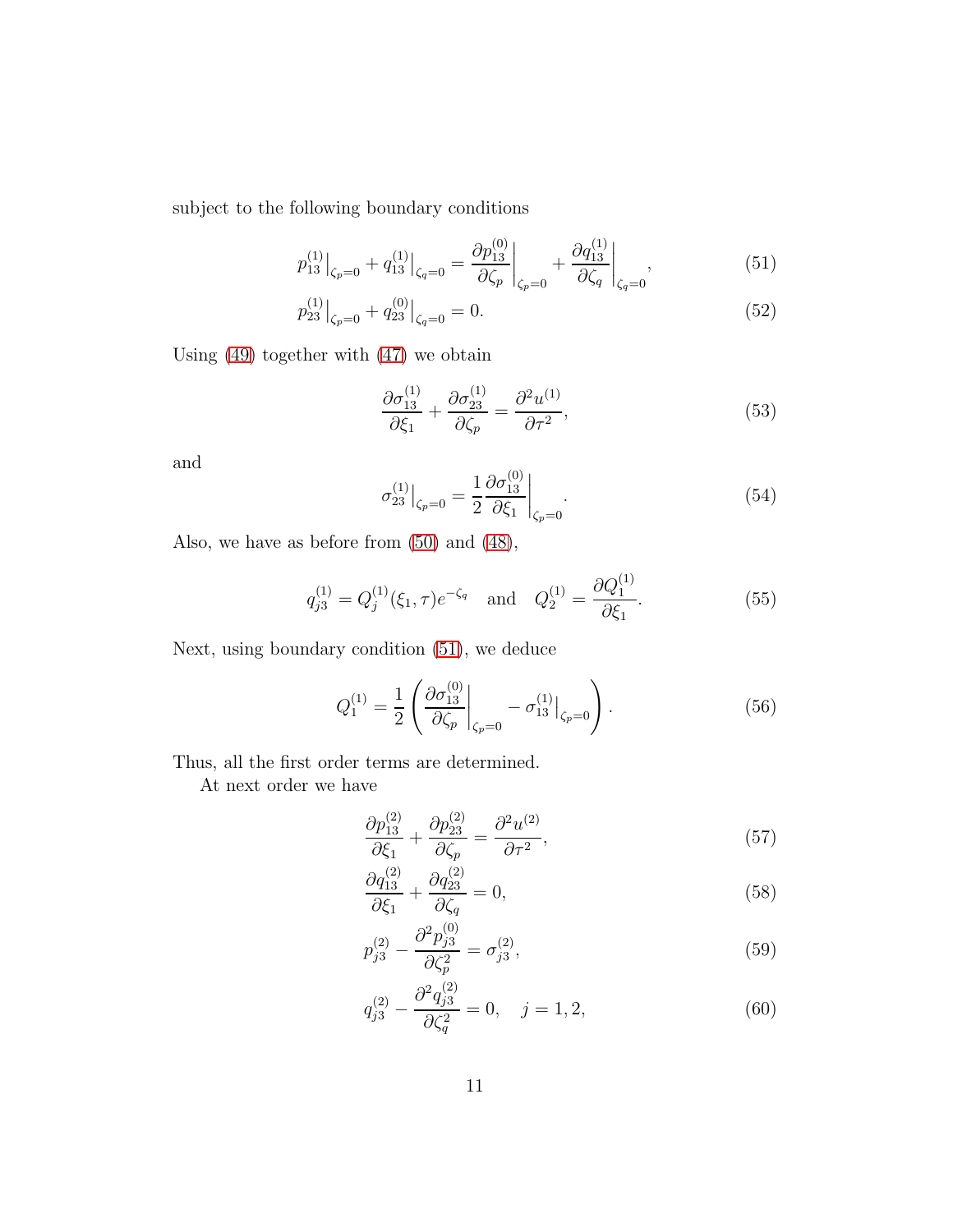together with

$$
p_{13}^{(2)}\big|_{\zeta_p=0} + q_{13}^{(2)}\big|_{\zeta_q=0} = \frac{\partial q_{13}^{(2)}}{\partial \zeta_q}\big|_{\zeta_q=0} + \frac{\partial p_{13}^{(1)}}{\partial \zeta_p}\big|_{\zeta_p=0},\tag{61}
$$

$$
p_{23}^{(2)}\big|_{\zeta_p=0} + q_{23}^{(1)}\big|_{\zeta_q=0} = 0. \tag{62}
$$

Substituting [\(59\)](#page-10-1) into [\(57\)](#page-10-2) and taking into account [\(39\)](#page-8-5), we obtain

<span id="page-11-0"></span>
$$
\frac{\partial \sigma_{13}^{(2)}}{\partial \xi_1} + \frac{\partial \sigma_{23}^{(2)}}{\partial \zeta_p} = \frac{\partial^2 u^{(2)}}{\partial \tau^2} - \frac{\partial^4 u^{(0)}}{\partial \zeta_p^2 \partial \tau^2}.
$$
(63)

This equation is solved subject to

$$
\sigma_{23}^{(2)}\big|_{\zeta_p=0} = -\frac{\partial^2 \sigma_{23}^{(0)}}{\partial \zeta_p^2}\bigg|_{\zeta_p=0} - \frac{1}{2} \frac{\partial^2 \sigma_{13}^{(0)}}{\partial \zeta_1 \partial \zeta_p}\bigg|_{\zeta_p=0} + \frac{1}{2} \frac{\partial \sigma_{13}^{(1)}}{\partial \zeta_1}\bigg|_{\zeta_p=0}.
$$
 (64)

As before, it follows from [\(60\)](#page-10-3), [\(58\)](#page-10-4) and [\(51\)](#page-10-0) that

$$
q_{j3}^{(2)} = Q_j^{(2)}(\xi_1, \tau) e^{-\zeta_q}, \tag{65}
$$

where

$$
Q_1^{(2)} = \frac{1}{2} \left( -\frac{\partial^2 \sigma_{13}^{(0)}}{\partial \zeta_p^2} \bigg|_{\zeta_p = 0} + \frac{\partial \sigma_{13}^{(1)}}{\partial \zeta_p} \bigg|_{\zeta_p = 0} - \sigma_{13}^{(2)} \bigg|_{\zeta_p = 0} \right)
$$
(66)

and

$$
Q_2^{(2)} = \frac{\partial Q_1^{(2)}}{\partial \xi_1}.
$$
\n(67)

A combination of three equations, corresponding to leading, first and second orders, see [\(39\)](#page-8-5), [\(53\)](#page-10-5) and [\(63\)](#page-11-0), implies

$$
\frac{\partial \sigma_{13}^*}{\partial \xi_1} + \frac{\partial \sigma_{23}^*}{\partial \zeta_p} = \frac{\partial^2 u^*}{\partial \tau^2} - \eta^2 \frac{\partial^4 u^*}{\partial \zeta_p^2 \partial \tau^2},\tag{68}
$$

subject to boundary condition at  $\zeta_p = 0$ 

$$
\sigma_{23}^* - \frac{\eta}{2} \frac{\partial \sigma_{13}^*}{\partial \xi_1} + \eta^2 \left( \frac{1}{2} \frac{\partial^2 \sigma_{13}^*}{\partial \xi_1 \partial \zeta_p} + \frac{\partial^2 \sigma_{23}^*}{\partial \zeta_p^2} \right) = f^*.
$$
 (69)

In the above

$$
\sigma_{j3}^* = \sigma_{j3}^{(0)} + \eta \sigma_{j3}^{(1)} + \eta^2 \sigma_{j3}^{(2)},\tag{70}
$$

$$
u^* = u^{(0)} + \eta u^{(1)} + \eta^2 u^{(2)}.
$$
\n(71)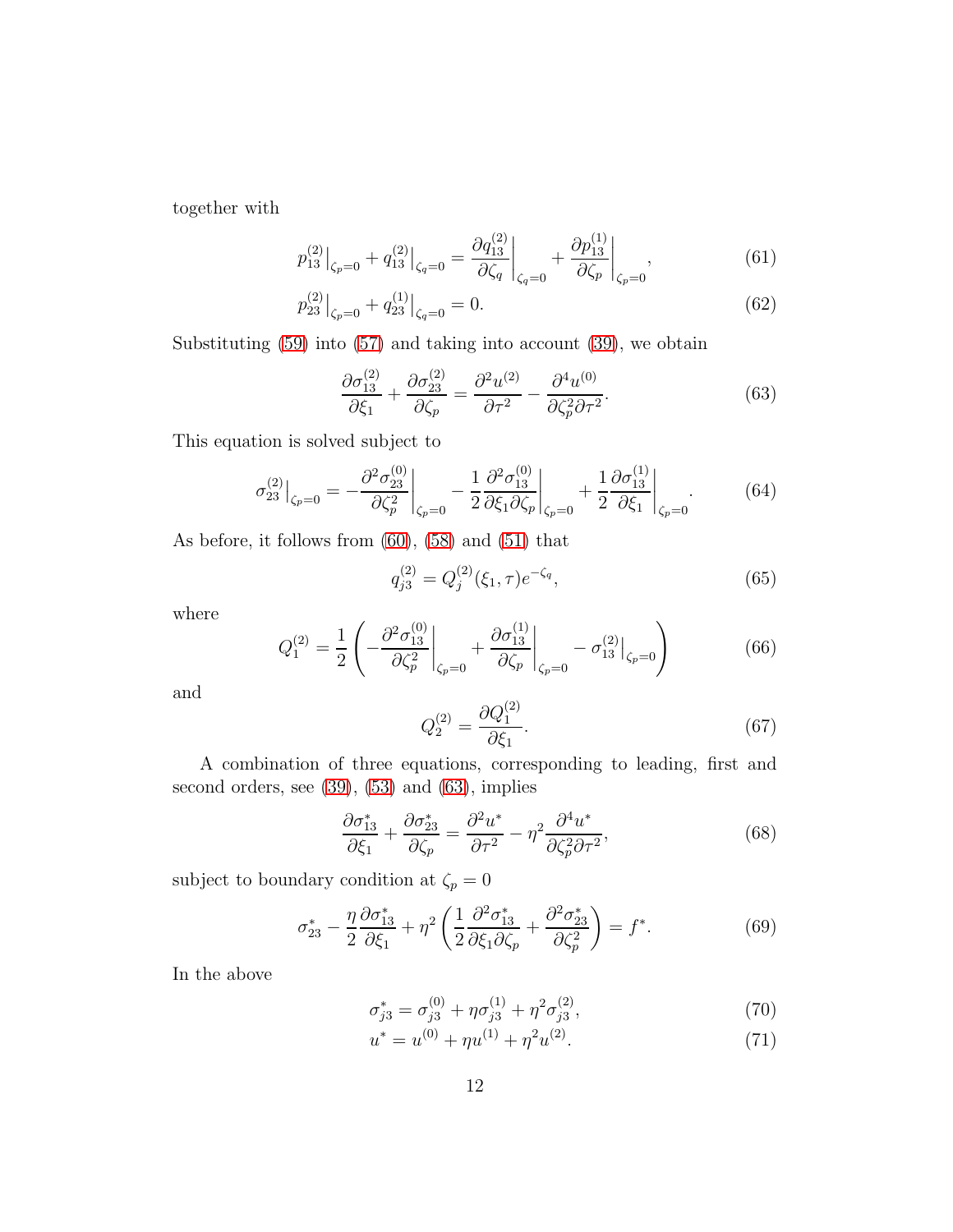### 6 Discussion

In terms of the original variables these equations can be re-cast as

<span id="page-12-0"></span>
$$
\frac{\partial \sigma_{13}}{\partial x_1} + \frac{\partial \sigma_{23}}{\partial x_2} = \rho \left( \frac{\partial^2 u}{\partial t^2} - a^2 \frac{\partial^4 u}{\partial t^2 \partial x_2^2} \right),\tag{72}
$$

with

<span id="page-12-3"></span>
$$
\sigma_{23} - \frac{a}{2} \frac{\partial \sigma_{13}}{\partial x_1} + a^2 \left( \frac{1}{2} \frac{\partial^2 \sigma_{13}}{\partial x_1 \partial x_2} + \frac{\partial^2 \sigma_{23}}{\partial x_2^2} \right) = f,\tag{73}
$$

at  $x_2 = 0$ , where stresses are expressed through displacements via [\(4\)](#page-4-3).

Thus, an original problem of nonlocal elasticity has been transformed to that expressed in terms of local stresses. Over a narrow near-surface zone of width of order  $\eta = a/l$ , the solution to the latter problem should be complemented by the boundary layer component, calculated in Section 5. The equation of motion [\(72\)](#page-12-0) was initially derived in [\[10\]](#page-17-2). However, the  $O(\eta)$ correction to the boundary conditions is of order of magnitude higher than  $O(\eta^2)$  correction to the equations of motion.

Let us now return back to condition [\(16\)](#page-6-0) for  $j = 2$ , which has not been taken into account throughout the asymptotic derivation in Section 5. Retaining the terms up to  $O(\eta^2)$ , we have from [\(26\)](#page-7-0) and subsequent formulae in Section 5

$$
s_{23}^{*} = p_{23}^{(0)} + \eta \left( p_{23}^{(1)} + q_{23}^{(0)} \right) + \eta^{2} \left( p_{23}^{(2)} + q_{23}^{(1)} \right)
$$
  
=  $\sigma_{23}^{(0)} + \eta \left( \sigma_{23}^{(1)} - \frac{1}{2} \frac{\partial \sigma_{13}^{(0)}}{\partial \xi_{1}} \Big|_{\zeta_{p}=0} e^{-\zeta_{q}} \right)$   
+  $\eta^{2} \left( \sigma_{23}^{(2)} + \frac{\partial^{2} \sigma_{23}^{(0)}}{\partial \zeta_{p}^{2}} + \frac{1}{2} \left( \frac{\partial^{2} \sigma_{13}^{(0)}}{\partial \xi_{1} \partial \zeta_{p}} \Big|_{\zeta_{p}=0} - \frac{\partial \sigma_{13}^{(1)}}{\partial \xi_{1}} \Big|_{\zeta_{p}=0} \right) e^{-\zeta_{q}} \right),$  (74)

or, equivalently

<span id="page-12-1"></span>
$$
s_{23}^* = \sigma_{23}^* - \frac{\eta}{2} \frac{\partial \sigma_{13}^*}{\partial \xi_1} \bigg|_{\zeta_p = 0} e^{-\zeta_q} + \eta^2 \left( \frac{\partial^2 \sigma_{23}^*}{\partial \zeta_p^2} + \frac{1}{2} \frac{\partial^2 \sigma_{13}^*}{\partial \xi_1 \partial \zeta_p} \bigg|_{\zeta_p = 0} e^{-\zeta_q} \right). \tag{75}
$$

Re-writing the last formula in the original variables and substituting it into condition [\(16\)](#page-6-0) for  $j = 2$  we obtain at  $x_2 = 0$ 

<span id="page-12-2"></span>
$$
\sigma_{23} - a \left( \frac{\partial \sigma_{23}}{\partial x_2} + \frac{\partial \sigma_{13}}{\partial x_1} \right) + a^2 \left( \frac{\partial^2 \sigma_{23}}{\partial x_2^2} + \frac{\partial^2 \sigma_{13}}{\partial x_1 \partial x_2} \right) = 0. \tag{76}
$$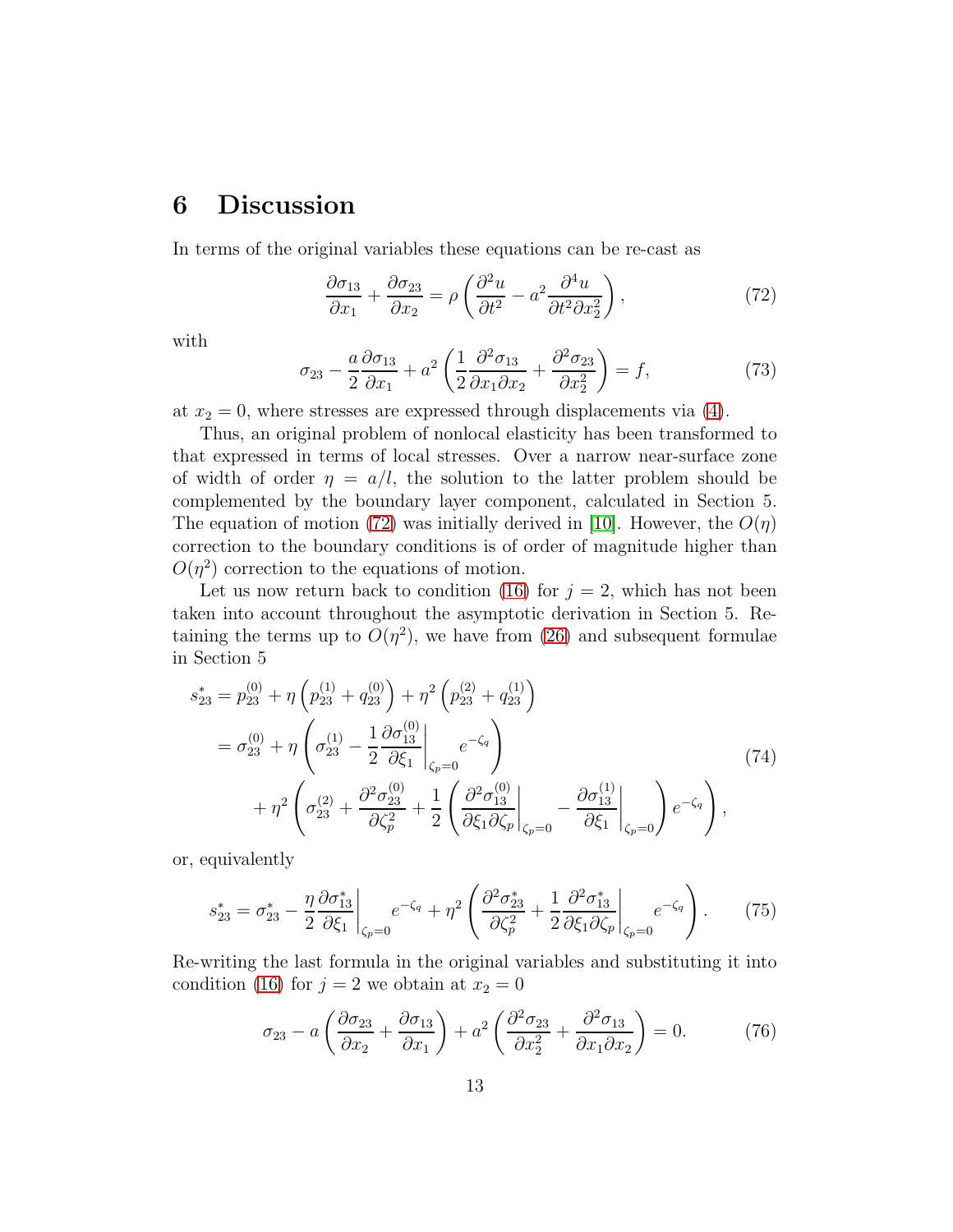At the same time, using [\(75\)](#page-12-1), the original boundary condition [\(2\)](#page-3-2) can be written as  $(x_2 = 0)$ 

$$
\sigma_{23} - \frac{a}{2} \frac{\partial \sigma_{13}}{\partial x_1} + a^2 \left( \frac{\partial^2 \sigma_{23}}{\partial x_2^2} + \frac{1}{2} \frac{\partial^2 \sigma_{13}}{\partial x_1 \partial x_2} \right) = f,\tag{77}
$$

which is in contradiction to the extra condition [\(76\)](#page-12-2), following from [\(16\)](#page-6-0) at  $j = 2$ . Thus, as might be expected, the asymptotic solutions, derived in Section 5, do not satisfy the integral formulation. Moreover, the violation of the condition [\(16\)](#page-6-0) at  $j = 2$  for the nonlocal stress  $s_{23}$  means that the studied antiplane problem is ill-posed within the framework of the integral formulation. In fact, the reduction to a differential setup may be treated as a method for solving nonlocal equations initially presented in the integral form. Then, the conditions [\(16\)](#page-6-0) are related to the solvability of integral equations with the exponential kernel  $e^{-|x|/a}$ , see e.g. [\[22\]](#page-18-8) for greater detail. The ill-poseddness of the static problem of a cantilever nonlocal elastic beam has been earlier revealed in [\[23\]](#page-18-4).

Nevertheless, the differential formulation analysed in this paper still has a visible potential. In particular, the spotted inconsistency will not be a feature of materials with only one of the stresses demonstrating nonlocal behaviour, analogously to the consideration in [\[18\]](#page-18-7), dealing with simplified dilatational gradient elasticity. In the latter case only one of the conditions [\(16\)](#page-6-0) has to be satisfied. Obviously, these observations hold true for more elaborated problems.

#### 7 Nonlocal shear surface wave

Rewrite now formulae [\(72\)](#page-12-0) and [\(73\)](#page-12-3) through displacement, neglecting the terms of  $O(\eta^2)$ . Then, in the homogeneous case  $(f = 0)$ 

$$
\frac{\partial^2 u}{\partial x_1^2} + \frac{\partial^2 u}{\partial x_2^2} = \frac{1}{c_2^2} \frac{\partial^2 u}{\partial t^2},\tag{78}
$$

with

$$
\left(\frac{\partial u}{\partial x_2} - \frac{a}{2} \frac{\partial^2 u}{\partial x_1^2}\right)\Big|_{x_2=0} = 0. \tag{79}
$$

Taking the displacement u as

$$
u = U e^{ik(x_1 - ct) - k\gamma x_2},\tag{80}
$$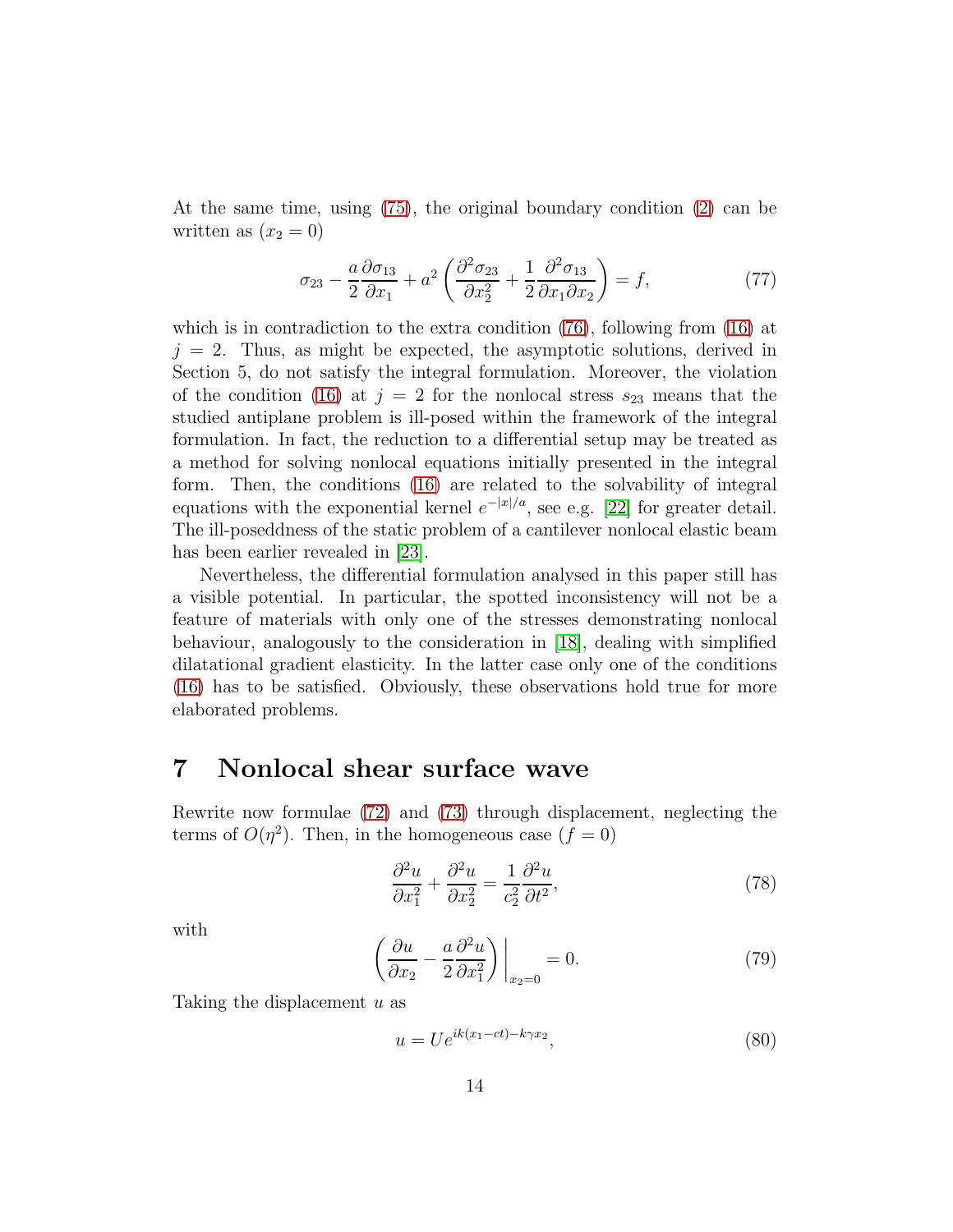we obtain

$$
\gamma = \sqrt{1 - \frac{c^2}{c_2^2}},\tag{81}
$$

with the associated dispersion relation

<span id="page-14-0"></span>
$$
C = \sqrt{1 - \frac{1}{4}K^2},\tag{82}
$$

where, as above,

$$
C = \frac{c}{c_2} \quad \text{and} \quad K = ak. \tag{83}
$$

Over the long-wave region of interest  $k \sim 1/l$ .

We can also adapt for the considered case the refined boundary conditions derived in [\[5\]](#page-17-3) within 3D integral nonlocal framework for a Gaussian kernel, giving

$$
\left(\frac{\partial u}{\partial x_2} - \frac{a}{2\sqrt{\pi}} \frac{\partial^2 u}{\partial x_1^2}\right)\Big|_{x_2=0} = 0.
$$
\n(84)

This results in a similar dispersion relation

<span id="page-14-1"></span>
$$
C = \sqrt{1 - \frac{1}{4\pi}K^2},
$$
\n(85)

which also supports a non-local shear surface wave.

The dispersion curves for relations [\(82\)](#page-14-0) and [\(85\)](#page-14-1) are plotted in Figure [2.](#page-15-0)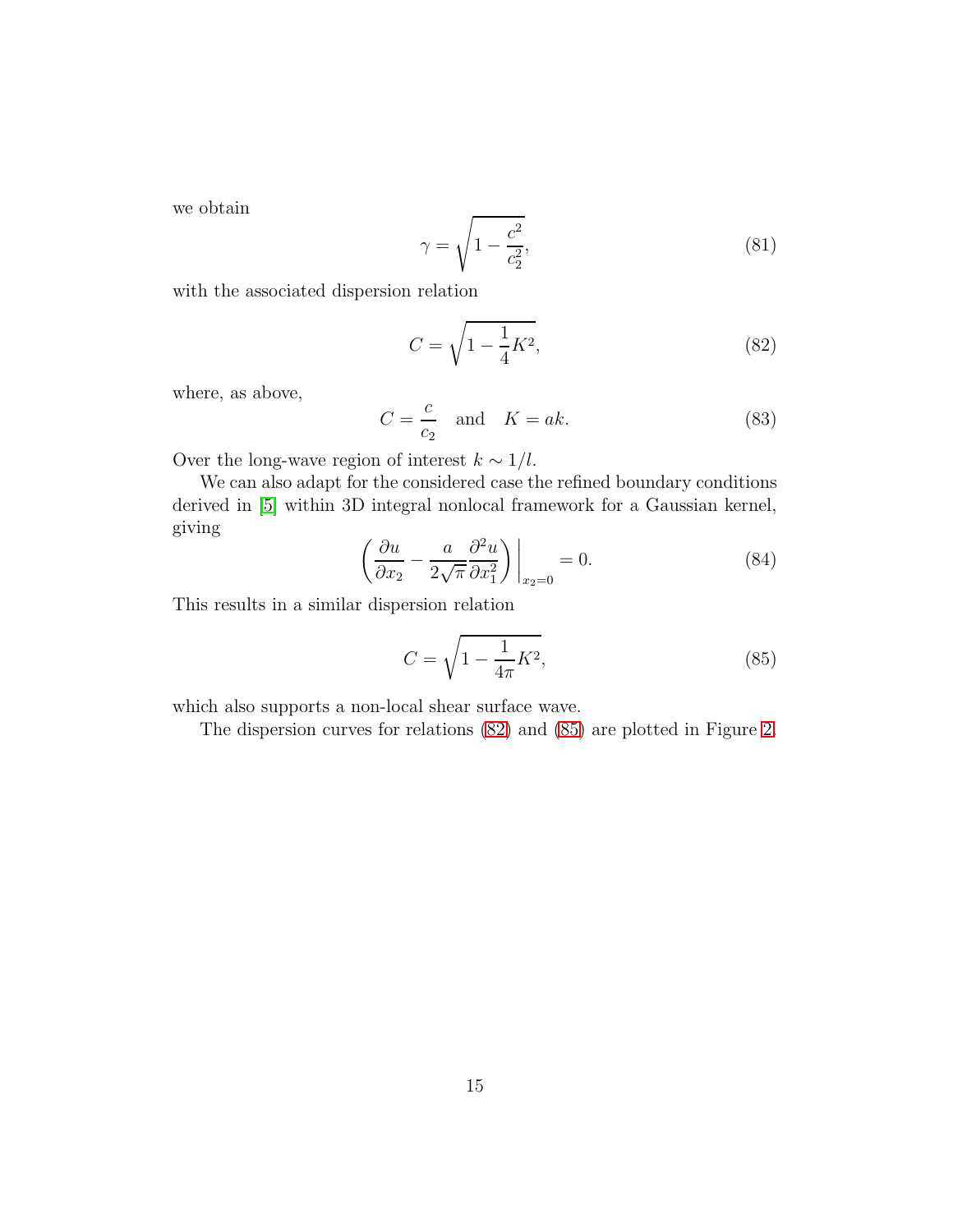

<span id="page-15-0"></span>Figure 2: Dispersion curves for the relations [\(82\)](#page-14-0) (solid line) and [\(85\)](#page-14-1) (dashed line).

As expected, the dispersive effect due to nonlocality is visible at non-zero wave numbers.

#### 8 Conclusions

The counter-example presented in Section 2 shows that the integral and differential models in nonlocal elasticity are not equivalent. This example is inspired by a related plane-strain time-harmonic problem, considered in [\[10\]](#page-17-2). Undoubtedly, the solution in [\[10\]](#page-17-2) also does not satisfy the equations of motion in nonlocal stresses.

The full differential nonlocal formulation studied in Section 3 supports an antiplane surface wave, in contrast to the conventional differential setup, neglecting the effect of boundary layers associated with nonlocal stresses. The boundary layers in Section 3 are similar to those, determined from the nonlocal integral formulation with the Gaussian kernel [\[5,](#page-17-3) [6\]](#page-17-4).

Although boundary layers in nonlocal and gradient elasticity demonstrate a formal similarity, their physical nature appears to be quite different. In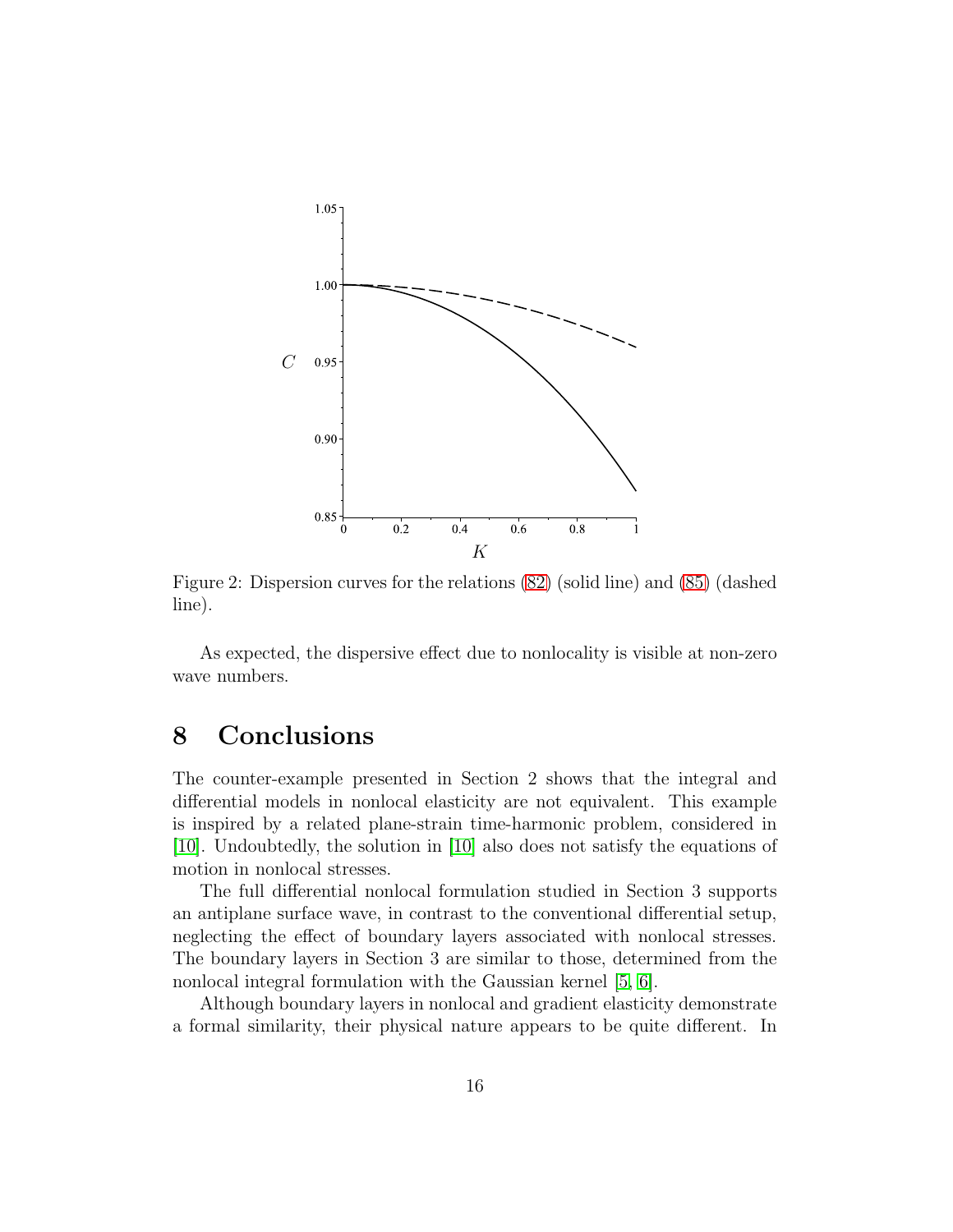nonlocal elasticity the boundary layers are due to a rapid change in the integration domain near the surface, characteristic of localised kernels, involving a small internal size. On the contrary, singular perturbation in the differential equations of gradient elasticity usually come as higher order terms at homogenisation of periodic structures, resulting in the so-called spurious boundary layers, e.g. see [\[21,](#page-18-9) [4,](#page-17-6) [15\]](#page-18-10). The latter are the short-wave side products of long-wave asymptotic procedures. Spurious solutions also arise in refined theories for thin elastic plates and shells, e.g. see [\[13\]](#page-17-7). The analogy between asymptotic schemes for thin and periodic structures is addressed in [\[7\]](#page-17-8).

Another delicate issue is that the basic integral relations for nonlocal stresses generally need to be revisited when tackling boundary layers. Indeed, sticking with the assumption that the continuous integral relations originate from the homogenisation of the associated discrete chain or lattice, e.g. see [\[12\]](#page-17-9), we may expect that the asymptotic procedure fails at the scale of an internal size, characteristic for nonlocal boundary layers. This stimulates the development of more elaborated approaches, combining discrete boundary layers and continuous outer solutions. However, it might be expected that the effect will be only on coefficients at higher-order terms in effective boundary conditions.

#### <span id="page-16-2"></span>References

- [1] R. Abdollahi and B. Boroomand. Nonlocal elasticity defined by Eringen's integral model: introduction of a boundary layer method. International Journal of Solids and Structures, 51(9):1758–1780, 2014.
- <span id="page-16-0"></span>[2] T. Aksencer and M. Aydogdu. Levy type solution method for vibration and buckling of nanoplates using nonlocal elasticity theory. Physica E: Low-dimensional Systems and Nanostructures, 43(4):954–959, 2011.
- <span id="page-16-1"></span>[3] H. Askes and E. C. Aifantis. Gradient elasticity in statics and dynamics: an overview of formulations, length scale identification procedures, finite element implementations and new results. International Journal of Solids and Structures, 48(13):1962–1990, 2011.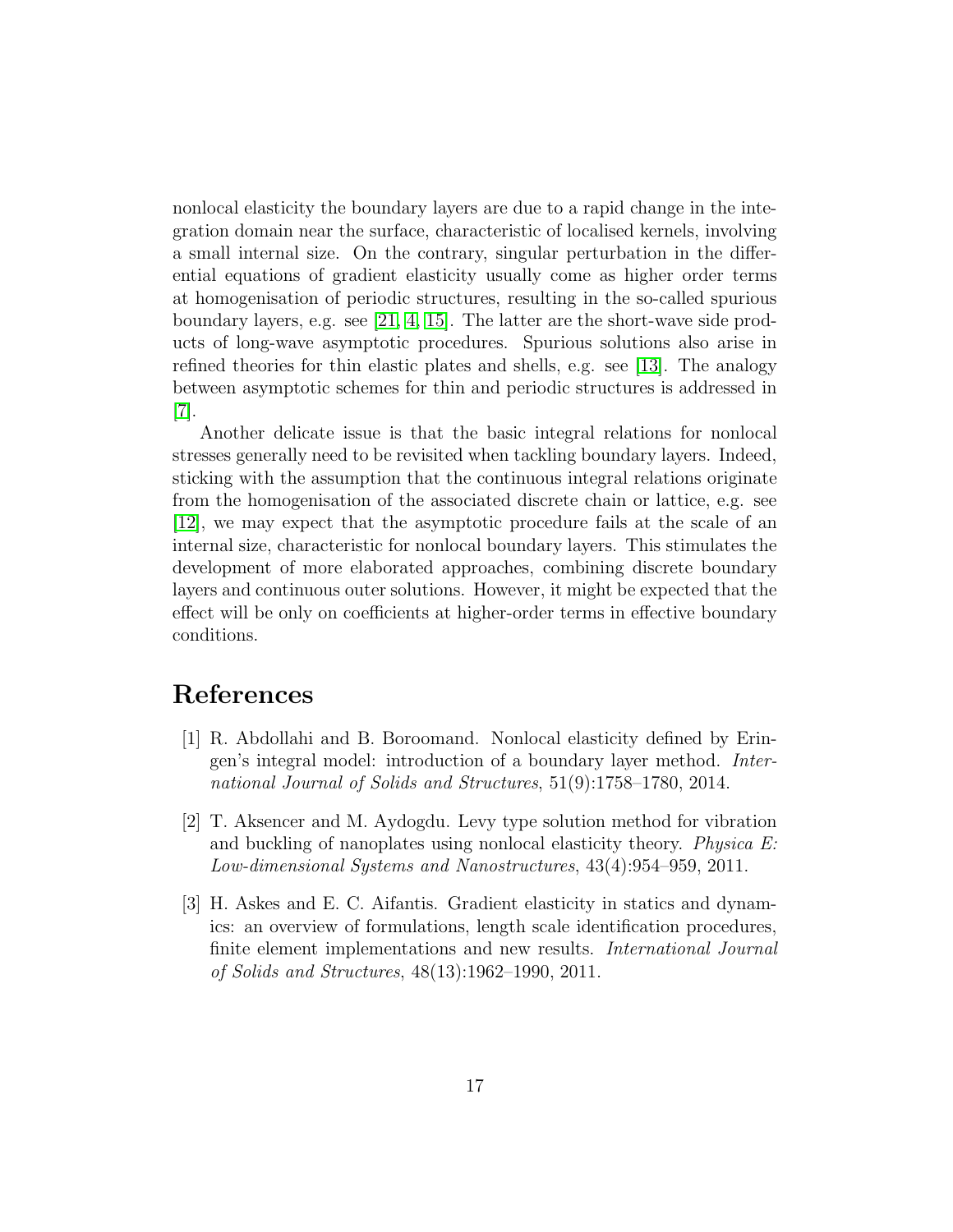- <span id="page-17-6"></span>[4] H. Askes, A. V. Metrikine, A. V. Pichugin, and T. Bennett. Four simplified gradient elasticity models for the simulation of dispersive wave propagation. Philosophical Magazine, 88(28-29):3415–3443, 2008.
- <span id="page-17-3"></span>[5] R. Chebakov, J. Kaplunov, and G. Rogerson. Refined boundary conditions on the free surface of an elastic half-space taking into account non-local effects. Proceedings of the Royal Society A: Mathematical, Physical and Engineering Sciences, 472(2186):20150800, 2016.
- <span id="page-17-4"></span>[6] R. Chebakov, J. Kaplunov, and G. Rogerson. A non-local asymptotic theory for thin elastic plates. Proceedings of the Royal Society A: Mathematical, Physical and Engineering Sciences, 473(2203):20170249, 2017.
- <span id="page-17-8"></span>[7] R. Craster, L. Joseph, and J. Kaplunov. Long-wave asymptotic theories: the connection between functionally graded waveguides and periodic media. Wave Motion, 51(4):581–588, 2014.
- <span id="page-17-0"></span>[8] I. Elishakoff, K. Dujat, G. Muscolino, S. Bucas, T. Natsuki, C. M. Wang, D. Pentaras, C. Versaci, J. Storch, N. Challamel, et al. Carbon Nanotubes and Nanosensors: Vibration, Buckling and Balistic Impact. John Wiley & Sons, 2013.
- <span id="page-17-5"></span>[9] V. Eremeyev. Strongly anisotropic surface elasticity and antiplane surface waves. Philosophical Transactions of the Royal Society A, 378(2162):20190100, 2020.
- <span id="page-17-2"></span>[10] A. C. Eringen. On differential equations of nonlocal elasticity and solutions of screw dislocation and surface waves. Journal of Applied Physics, 54(9):4703–4710, 1983.
- <span id="page-17-1"></span>[11] A. C. Eringen and D. Edelen. On nonlocal elasticity. International Journal of Engineering Science, 10(3):233–248, 1972.
- <span id="page-17-9"></span><span id="page-17-7"></span>[12] A. C. Eringen and B. S. Kim. Relation between non-local elasticity and lattice dynamics. Crystal Lattice Defects, 7(2):51–57, 1977.
- [13] A. Goldenveizer, J. Kaplunov, and E. Nolde. On timoshenko-reissner type theories of plates and shells. International Journal of Solids and Structures, 30(5):675–694, 1993.